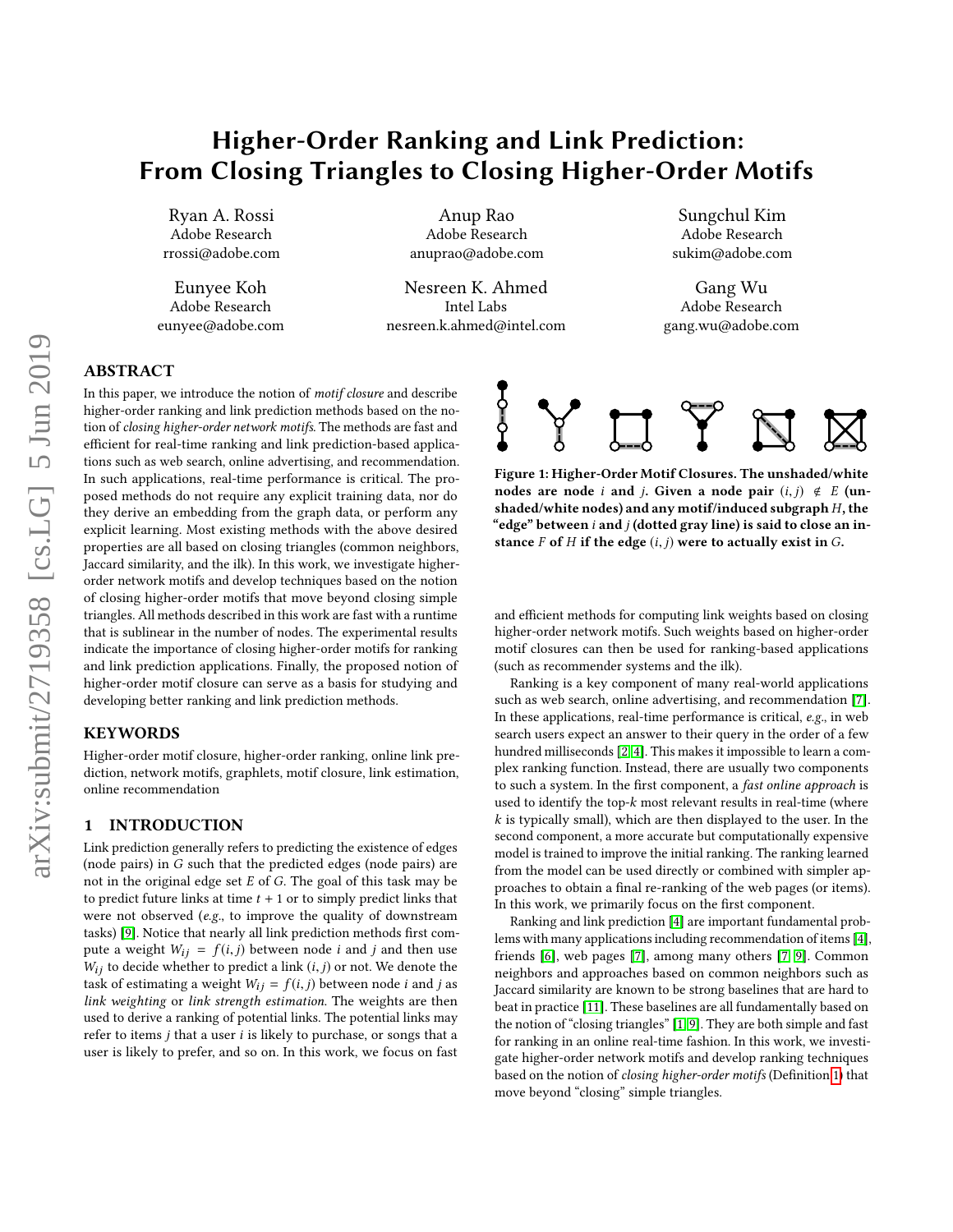<span id="page-1-2"></span>Table 1: Mean average precision (MAP) results for ranking (and prediction) methods based on closing higher-order motifs.

|                         | bn-mouse | ب<br>bio-D <sub>M</sub> . | ပုံ<br>فن       | bio-DM-HT | reality | web-polblogs | biogrid-worm | biogrid-plant | biogrid-yeast | email-d <sub>nc</sub> . | advogato<br>50c | econ- | $b$ п-таса $q$ и $\epsilon$ | road-minnesota | <sup>1-</sup> messages<br>¢ | mail-EU |       |
|-------------------------|----------|---------------------------|-----------------|-----------|---------|--------------|--------------|---------------|---------------|-------------------------|-----------------|-------|-----------------------------|----------------|-----------------------------|---------|-------|
| $4$ -path $0.829$       |          | 0.687                     | 0.607           | 0.594     | 0.649   | 0.778        | 0.865        | 0.729         | 0.893         | 0.873                   | 0.914           | 0.788 | 0.942                       | 0.326          | 0.844                       | 0.854   | 0.707 |
| 4-star                  | 0.880    | 0.787                     | 0.595           | 0.696     | 0.922   | 0.814        | 0.895        | 0.861         | 0.840         | 0.813                   | 0.889           | 0.688 | 0.961                       | 0.388          | 0.807                       | 0.972   | 0.695 |
| 4-cycle 0.881           |          | 0.958                     | $0.651$ $0.926$ |           | 0.827   | 0.885        | 0.908        | 0.935         | 0.927         | 0.957                   | 0.930           | 0.900 | 0.773                       | 0.950          | 0.870                       | 0.902   | 0.847 |
| 4-tailed-triangle 0.804 |          | 0.612                     | 0.570           | 0.752     | 0.773   | 0.663        | 0.773        | 0.681         | 0.689         | 0.779                   | 0.600           | 0.496 | 0.530                       | 0.834          | 0.722                       | 0.937   | 0.582 |
| 4-chordal-cycle         | 0.801    | 0.837                     | 0.598           | 0.842     | 0.312   | 0.966        | 0.840        | 0.854         | 0.977         | 0.996                   | 0.986           | 0.947 | 0.750                       | 0.939          | 0.935                       | 0.782   | 0.969 |
| 4-clique                | 0.804    | 0.838                     | 0.595           | 0.843     | 0.293   | 0.963        | 0.842        | 0.847         | 0.972         | 0.997                   | 0.986           | 0.965 | 0.759                       | 0.939          | 0.960                       | 0.798   | 0.982 |
| <b>CN</b>               | 0.705    | 0.872                     | 0.613           | 0.839     | 0.422   | 0.814        | 0.833        | 0.897         | 0.839         | 0.960                   | 0.949           | 0.852 | 0.342                       | 0.945          | 0.790                       | 0.890   | 0.941 |
| Jaccard Sim.            | 0.705    | 0.873                     | 0.618           | 0.841     | 0.537   | 0.933        | 0.853        | 0.918         | 0.955         | 0.997                   | 0.973           | 0.918 | 0.764                       | 0.944          | 0.841                       | 0.933   | 0.949 |
| Adamic/Adar             | 0.705    | 0.883                     | 0.621           | 0.842     | 0.549   | 0.940        | 0.856        | 0.920         | 0.959         | 0.997                   | 0.976           | 0.919 | 0.777                       | 0.945          | 0.848                       | 0.935   | 0.953 |

While most existing work focuses on learning a ranking function [\[3,](#page-4-7) [5,](#page-4-8) [12\]](#page-4-9), we instead focus on direct principled approaches that are efficient (sublinear in the number of nodes), can be directly computed in real-time, easily parallelizable, and naturally amenable for online real-time ranking in the streaming setting. This work introduces the general notion of closing higher-order motifs and based on this notion we develop direct ranking techniques that are efficient for real-time online ranking and prediction. Compared to similar techniques that can be used for this setting such as Common Neighbors and methods based on it (e.g., Jaccard similarity), the proposed techniques are fundamentally more powerful as they naturally generalize over these existing techniques that are all based on closing triangles (a lower-order motif). The proposed notion of higher-order motif closure can serve as a basis for studying and developing better ranking (and prediction) methods based on the higher-order motif closures.

# 2 CLOSING HIGHER-ORDER MOTIFS

We first introduce the notion of a higher-order network motif closure that lies at the heart of this work.

<span id="page-1-0"></span>**DEFINITION 1 (MOTIF CLOSURE).** A node pair  $(i, j)$  is said to close a network motif H iff adding an edge  $(i, j)$  to E closes an instance  $F \in I'_{\mathcal{G}}(H)$  of motif H where  $G' = (V, E \cup \{(i, j)\})$  and  $I'_{\mathcal{G}}(H)$  is the set of unique instances of motif H in  $G'$ set of unique instances of motif  $H$  in  $G'$ .

Figure [1](#page-0-0) provides a few examples of higher-order motif closures. The edge  $(i, j)$  shown as a dotted line in Figure [1](#page-0-0) closes each motif. For instance, the edge between node i and j in the rightmost motif in Figure [1](#page-0-0) closes a 4-clique. We now formally introduce the frequency of higher-order motif closures for a node pair  $(i, j)$  as follows:

DEFINITION 2 (HIGHER-ORDER MOTIF CLOSURE FREQUENCY). Let  $G' = (V, E')$  where  $E' = E \cup \{(i, j)\}$  and let  $I'_{G}(H)$  be the set of unique instances of motif H in  $G'$ . Then the frequency of election a unique instances of motif  $H$  in  $G'$ . Then the frequency of closing a higher-order motif  $H$  between node i and i is: higher-order motif H between node i and j is:

$$
W_{ij} = \sum_{F \in I_{G'}(H)} \mathbb{I}(\{i,j\} \in E'(F)) \tag{1}
$$

where  $W_{ij}$  is equal to the number of unique instances of H that contain nodes  $\{i, j\}$  ⊂  $V(G')$  as an edge.

We provide a simple routine in Algorithm [1](#page-1-1) for computing the weight  $W_{ij}$  representing the frequency of closing motif H between node i and j. The approach has two simple steps. First, given an arbitrary node pair  $(i, j)$ , a motif  $H$  of interest, and the current graph  $G = (V, E)$ , we simply add the node pair  $(i, j)$  as an edge by setting  $E' \leftarrow E \cup \{(i, j)\}$  and  $G' = (V, E')$  (Alg. [1](#page-1-1) Line [1\)](#page-1-1).<sup>[1](#page-0-1)</sup> As an axide this can be nerformed *implicitly without any additional work* aside, this can be performed *implicitly* without any additional work. However, it is shown in Algorithm [1](#page-1-1) since after adding  $(i, j)$  to the edge set, we can use the fastest known algorithm for counting the occurrences of motif (induced subgraph/graphlet) H between node *i* and *j* in G'. Nevertheless, we can always modify the best known algorithm [1] so that it *implicitly* treats the pair of podes  $(i, j)$  given algorithm [\[1\]](#page-4-6) so that it *implicitly* treats the pair of nodes  $(i, j)$  given as input as being connected for the sake of determining the number of instances of  $H$  that would be closed if  $(i, j)$  were to really exist as an edge in G. Second, we compute the number of instances of motif H that contain nodes i and j in G' (Alg. [1](#page-1-1) Line [2\)](#page-1-1). Given a<br>set  $M = \{u_1, u_2, \ldots, u_n\}$  of nodes (items ads songs friends) set  $\mathcal{Y} = \{y_1, y_2, \dots, y_j, \dots\}$  of nodes (items, ads, songs, friends)<br>to be ranked. Algorithm 1 can be used to obtain  $W_{ij} = f(x_i, y_j)$ . to be ranked, Algorithm [1](#page-1-1) can be used to obtain  $W_{ij} = f(x_i, y_j)$ ,<br> $\forall i = 1$   $|V|$  $\forall j = 1, \ldots, |\mathcal{Y}|.$ 

#### <span id="page-1-1"></span>Algorithm 1 Higher-Order Motif Closures

**Input:** a graph  $G = (V, E)$ , node pair  $(i, j)$ , and network motif/graphlet H **Output:** the frequency  $W_{ij}$  of motif closures of  $H$  for nodes  $i$  and  $j$ 

1 Set  $E' \leftarrow E \cup \{(i, j)\}\$ and  $G' = (V, E')$ 

Extending Other Measures using Motif Closure. Given two nodes i and j, Common Neighbor-based methods are those that use the quantity  $|\Gamma_i \cap \Gamma_j|$  where  $\Gamma_i$  and  $\Gamma_j$  are the set of neighbors for node<br>i and i respectively Common neighbors is simply  $W_i = |\Gamma_i \cap \Gamma_j|$ *i* and *j*, respectively. Common neighbors is simply  $W_{ij} = |\Gamma_i \cap \Gamma_j|$ 

<sup>2</sup> Use fast algorithm [\[1,](#page-4-6) [10\]](#page-4-10) to compute  $W_{ij} = #$  of occurrences of motif *H* between node *i* and *j* in  $G'$ 

 $^{\rm 1}$  Note that if edges are arriving continuously over time in a streaming fashion, then we may also encounter a node i (or j) such that  $i \notin V$ . In this case, we also set  $V' \leftarrow V \cup \{i\}$  and  $G' = (V', E')$ .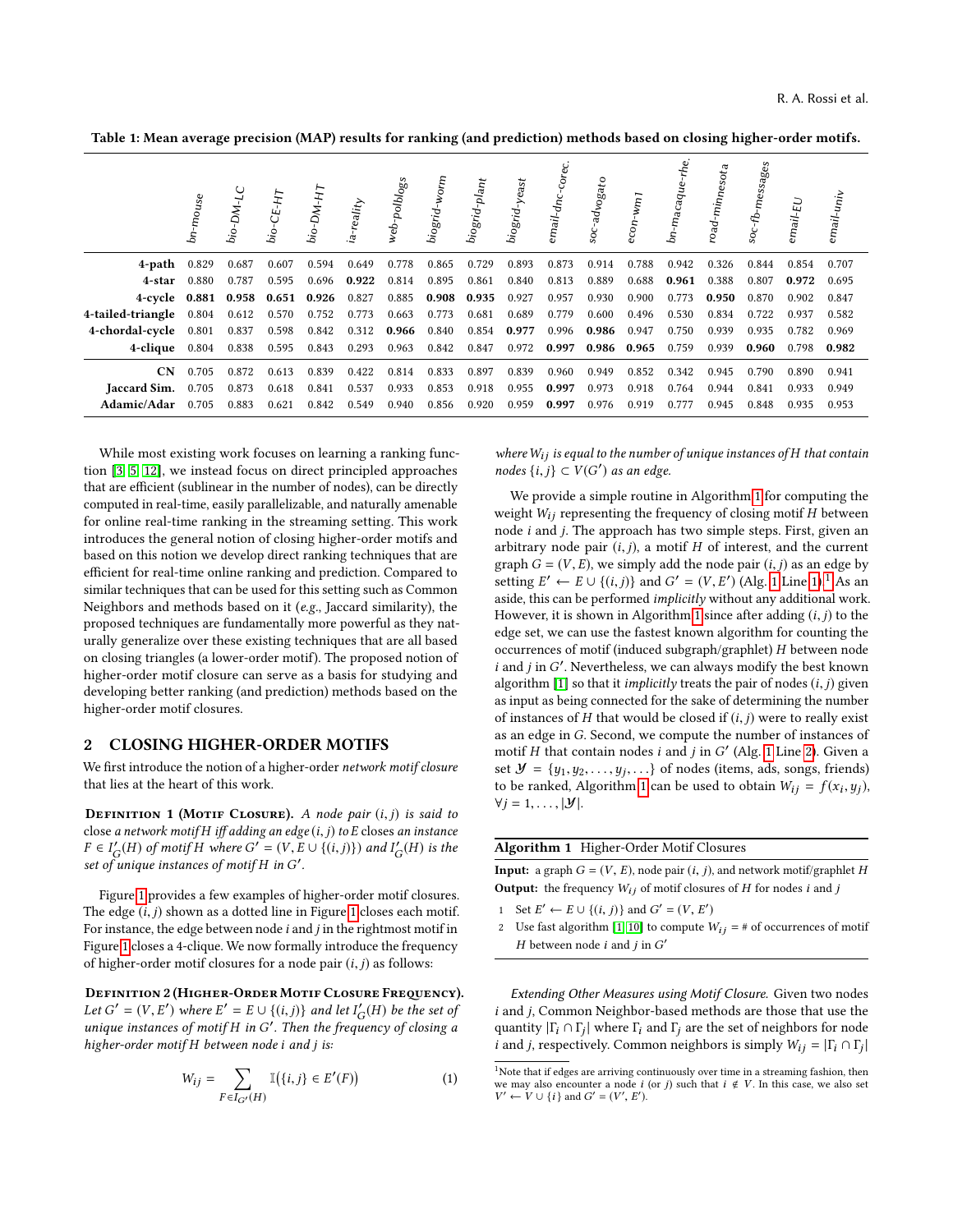<span id="page-2-0"></span>Table 2: Coverage (↓) results for the ranking methods based on closing higher-order network motifs. Lower is better.

|                     | bn-mouse | $bio$ -DM-LC | $bio-CE-HT$ | $bio-DM-HT$ | ia-reality | web-polblogs | Worm<br>biogrid- | biogrid-plant | biogrid-yeast | email-d <sub>n</sub> | advogato<br>$\overline{\text{Soc}}$ | econ- | $b$ п-таса $q$ и $\epsilon$ | road-minnesota | nessages-<br>$\sec$ - $fb$ | $email$ - $EU$ | email-univ |
|---------------------|----------|--------------|-------------|-------------|------------|--------------|------------------|---------------|---------------|----------------------|-------------------------------------|-------|-----------------------------|----------------|----------------------------|----------------|------------|
| 4-path              | 0.606    | 0.964        | 0.822       | 0.962       | 0.537      | 0.958        | 0.828            | 0.980         | 0.963         | 0.911                | 0.936                               | 0.976 |                             | 0.999          | 0.970                      | 0.579          | 0.991      |
| 4-star              | 0.637    | 0.950        | 0.815       | 0.944       | 0.024      | 0.911        | 0.972            | 0.963         | 0.945         | 0.998                | 0.985                               | 0.915 | 0.088                       | 0.999          | 0.953                      | 0.245          | 0.986      |
| 4-cycle             | 0.300    | 0.375        | 0.922       | 0.645       | 0.457      | 0.942        | 0.542            | 0.483         | 0.869         | 0.801                | 0.952                               | 0.942 | 0.995                       |                | 0.971                      | 0.366          | 0.897      |
| 4-tailed-triangle   | 1        | 0.910        |             |             | 0.451      | 0.967        | 0.654            | 0.756         | 0.986         | 0.893                | 0.997                               | 0.964 |                             |                | 0.981                      | 0.404          | 0.992      |
| 4-chordal-cycle     | 1        | 0.913        |             | 0.913       | 0.936      | 0.613        | 1                |               | 0.228         | 0.211                | 0.217                               | 0.796 | 0.965                       |                | 1                          | 0.620          | 0.390      |
| 4-clique            |          |              |             |             |            | 0.709        | $\mathbf{1}$     |               | 0.322         | 0.216                | 0.315                               | 0.521 | 0.989                       |                | 0.902                      | 0.62           | 0.409      |
| CN                  | 1        | 0.732        |             | 0.826       | 0.652      | 0.705        | 0.752            | 0.739         | 0.788         | 0.224                | 0.782                               | 0.894 | 0.972                       |                | 0.864                      | 0.461          | 0.766      |
| <b>Jaccard Sim.</b> | 1        | 0.732        |             | 0.826       | 0.658      | 0.707        | 0.752            | 0.739         | 0.824         | 0.225                | 0.782                               | 0.902 | 0.960                       |                | 0.885                      | 0.462          | 0.762      |
| Adamic/Adar         |          | 0.732        |             | 0.826       | 0.653      | 0.706        | 0.747            | 0.739         | 0.823         | 0.218                | 0.783                               | 0.905 | 0.923                       |                | 0.866                      | 0.462          | 0.761      |

<span id="page-2-1"></span>

Figure 2: Precision at  $k = 1, \ldots, 40$  for different network motif closure rankings.

where  $W_{ij}$  represents the number of potential triangles that would be closed if there were an edge between  $i$  and  $j$ . The notion of "closing" triangles lies at the heart of many other existing methods that are based on  $|\Gamma_i \cap \Gamma_j|$  such as Jaccard similarity, Adamic/Adar (AA), among others. All of these methods can be viewed as extensions of Common Neighbors with some form of normalization, e.g., Jaccard similarity is  $W_{ij} = |\Gamma_i \cap \Gamma_j| / |\Gamma_i \cup \Gamma_j|$ . Extending the proposed higher-<br>order motif-based link ranking and prediction techniques is left order motif-based link ranking and prediction techniques is left for future work. This includes extending the notion of "closing" higher-order network motifs for other measures such as Jaccard similarity, Adamic/Adar, among any others where the notion of closing triangles can be replaced with the notion of closing a higherorder motif introduced in this work.

# 3 EXPERIMENTS

The experiments are designed to evaluate the effectiveness of the proposed methods that are based on the notion of "closing" higherorder network motifs. These methods go beyond closing simple triangles. To ensure the significance and generality of our findings (as much as possible), we evaluate the proposed methods using a wide variety of networks from different application domains. All data was obtained from NetworkRepository [\[8\]](#page-4-11).

We compare the proposed higher-order motif closure methods against CN-based methods (CN, Jaccard similarity, Adamic/Adar) since these are all based on closing triangles also have the same

desired properties as the higher-order motif closure methods described in this paper. In this work, we only investigate the most basic and fundamental higher-order motif closures. Developing more sophisticated higher-order ranking measures based on these fundamental motif closures is left for future work. However, we did run a few experiments using an extended higher-order Jaccard similarity (one for each motif closure, giving 6 total for 4-node motifs) and higher-order Adamic/Adar ranking measures, again giving 6 new rankings total. Since each variant provides 6 additional rankings, the results were removed for brevity, but in some cases performed better than the most basic motif closures introduced in this paper. As such, the proposed notion of higher-order motif closures serve as fundamental building blocks for developing better higher-order ranking and prediction methods.

Unless otherwise mentioned, we hold-out 10% of the observed node pairs and randomly sample the same number of negative node pairs. We then use the methods to obtain a ranking of the node pairs in this set. $^2$  $^2$  Recall the proposed techniques do not require learning a sophisticated model nor do they require training data. As such, the notion of motif closure proposed in this work can be used in a real-time streaming fashion and has many obvious advantages to more sophisticated model-based approaches. Mean

 $2$ In recommender systems, the set of node pairs to be ranked is actually a smaller set of "relevant items"  $\mathcal{Y}_i = \{y_1, \ldots, y_j, \ldots\} \subset \mathcal{Y}$  for a user *i*. Nevertheless, this can also be viewed as a ranking of node pairs where user *i* is fixed also be viewed as a ranking of node pairs where user  $i$  is fixed.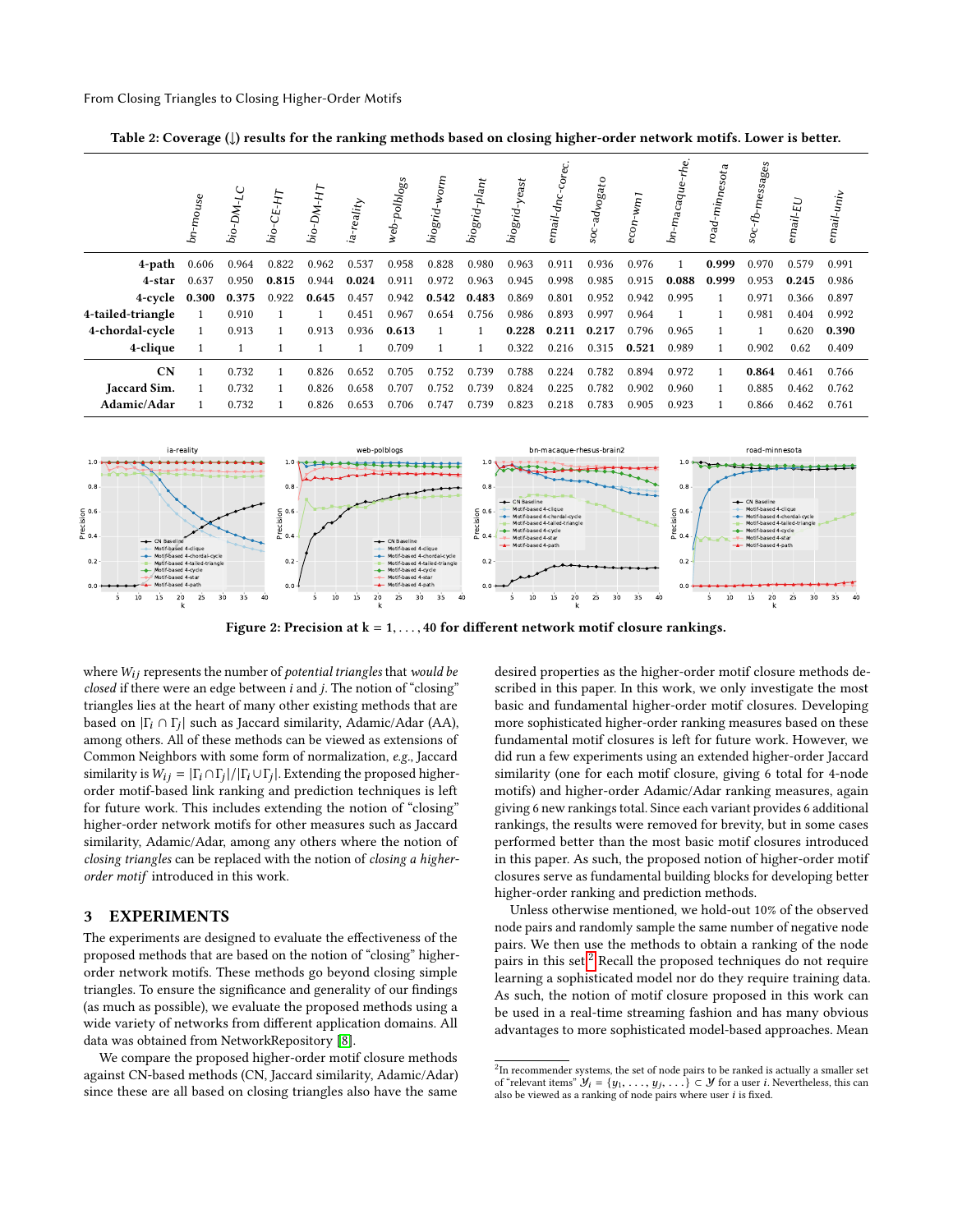<span id="page-3-0"></span>Table 3: Robustness results (MAP). See text for discussion.

|                                                       | bn-mouse | $bio-DM-LC$ | $bio-CE-H$ | bio-DM-HT               | ia-reality                    | web-polblogs | biogrid-worm | $bi$ ogrid-plant |
|-------------------------------------------------------|----------|-------------|------------|-------------------------|-------------------------------|--------------|--------------|------------------|
| 4-path $0.764$                                        |          |             |            |                         | 0.698 0.495 0.582 0.774 0.812 |              | 0.899        | 0.847            |
| 4-star 0.868 0.781 0.52 0.645 0.920                   |          |             |            |                         |                               | 0.81         | 0.894        | 0.836            |
| 4-cycle 0.763 0.915 0.482 0.871 0.665 0.855           |          |             |            |                         |                               |              | 0.863        | 0.872            |
| 4-tailed-triangle 0.684 0.700 0.444 0.755 0.725 0.708 |          |             |            |                         |                               |              | 0.765        | 0.658            |
| 4-chordal-cycle 0.781 0.816 0.440 0.811 0.237 0.942   |          |             |            |                         |                               |              | 0.812        | 0.776            |
| 4-clique 0.781 0.825 0.440 0.809 0.205 0.944 0.807    |          |             |            |                         |                               |              |              | 0.761            |
| <b>CN</b>                                             | 0.686    |             |            | 0.800 0.458 0.801       | 0.283                         | 0.806        | 0.791        | 0.819            |
| <b>Iaccard Sim.</b> 0.693                             |          |             |            | 0.809 0.461 0.803       | 0.357                         | 0.910        | 0.808        | 0.828            |
| <b>Adamic/Adar</b> 0.704                              |          |             |            | 0.809 0.462 0.803 0.375 |                               | 0.912        | 0.808        | 0.831            |

Average Precision (MAP) results are provided in Table [1](#page-1-2) whereas coverage is provided in Table [2.](#page-2-0)

CONCLUSION 1. Ranking based on closing higher-order motifs outperforms other direct methods that are based on closing triangles.

In nearly all cases, the higher-order motif closures achieve better precision and coverage than techniques based on closing lowerorder triangles.

CONCLUSION 2. The best performing motif closure is consistent across different evaluation measures. The motif closure that achieves the best precision (Table [1\)](#page-1-2) is typically the same motif that achieves the best coverage (Table [2\)](#page-2-0).

CONCLUSION 3. There is no single higher-order motif closure that performs best for all graphs. The best motif depends highly on the structural characteristics of the graph and its domain (biological vs. social network) as shown in Table [1](#page-1-2) and Table [2.](#page-2-0)

In Table [1-](#page-1-2)[2,](#page-2-0) biological and brain networks achieve best performance using the ranking given by 4-cycle and 4-star closures. This also holds true for the interaction (ia-reality) and road network investigated. The 4-star and 4-cycle motif closures are more sparse compared to the 4-chordal-cycle (paw motif) and 4-clique motif closure. In the web graph, economic, and social networks, both the 4-chordal-cycle (diamond motif closure) and 4-clique motif closure achieves significantly better performance than the other motif closures. Notice that both these motif closures are composed of two or more triangles and thus can be seen as a stronger triadic closure motif. The 4-path, 4-tailed-triangle, and triangle (CN) motif closures did not perform the best in any of the graphs investigated. That is, there were always a higher-order motif closure with better performance as shown in Table [1](#page-1-2) and Table [2.](#page-2-0) In Figure [2,](#page-2-1) we also show the precision at  $k = 1, \ldots, 40$  for closing different higherorder network motifs. In nearly all cases, the rankings given by the 4-node motif closures are better than the lower-order CN approach that is based on closing triangles.

Robustness of Ranking from Higher-Order Motif Closures. In addition, we investigate the robustness of the higher-order motif closures to noise in the graph, i.e., random link additions. To understand the robustness of the motif closure methods for graphs

with noisy and spurious links, we select pairs of nodes uniformly at random that are not linked in G and create a link between each pair. In this set of experiments, we sample  $|E|/2$  node pairs (negative/unobserved edges) and add them to G. Results are shown in Table [3.](#page-3-0) Due to space, we show only a subset of the networks used in Table [1-](#page-1-2)[2.](#page-2-0)

CONCLUSION 4. Robustness of the ranking by higher-order motif closures is comparable, and slightly better than techniques based on closing triangles.

<span id="page-3-1"></span>

Figure 3: Average runtime in milliseconds to compute all motif closures for each node pair.

Runtime performance. We report the average runtime in milliseconds to compute all motif closures for each node pair in G. For most graphs, it takes less than a millisecond on average as shown in Figure [3](#page-3-1) and therefore is fast for large-scale ranking problems.

CONCLUSION 5. For any 4-node motif  $H$ , counting the number of motif closures  $W_{ij}$  that would arise if  $(i, j)$  was added to G is fast taking less than a millisecond on average (across all graphs).

The runtime can be significantly improved for certain problem settings: Suppose we are interested in only the top- $k$  most relevant node pairs (or items for a user i) given by a ranking from an arbitrary motif closure for motif  $H$ , then for possibly many such node pairs, we can avoid computing  $W_{ij}$  (i.e., # of instances of motif H in G that would be closed if the node pair  $(i, j)$  actually existed/observed in G) altogether by first deriving an upper bound UB of  $W_{ij}$  in  $o(1)$ constant time and only computing  $W_{ij}$  if UB  $> \delta$  where  $\delta$  is the weight of the node pair in the top- $k$  ranking with minimum weight (the node pair with rank  $k$ ). Since otherwise we know  $W_{ij}$  is not large enough to beat the node pair with the k-th largest weight.

### 4 CONCLUSION

This work proposed the notion of motif closure and described higherorder ranking and link prediction techniques based on the notion of closing higher-order network motifs. Such techniques were shown to be effective for online real-time ranking (and prediction) as they often outperformed a number of baselines that are based on closing triangles. Future work will investigate using the notion of closing higher-order motifs to extend other techniques such as a higherorder Jaccard similarity or higher-order Adamic/Adar measures